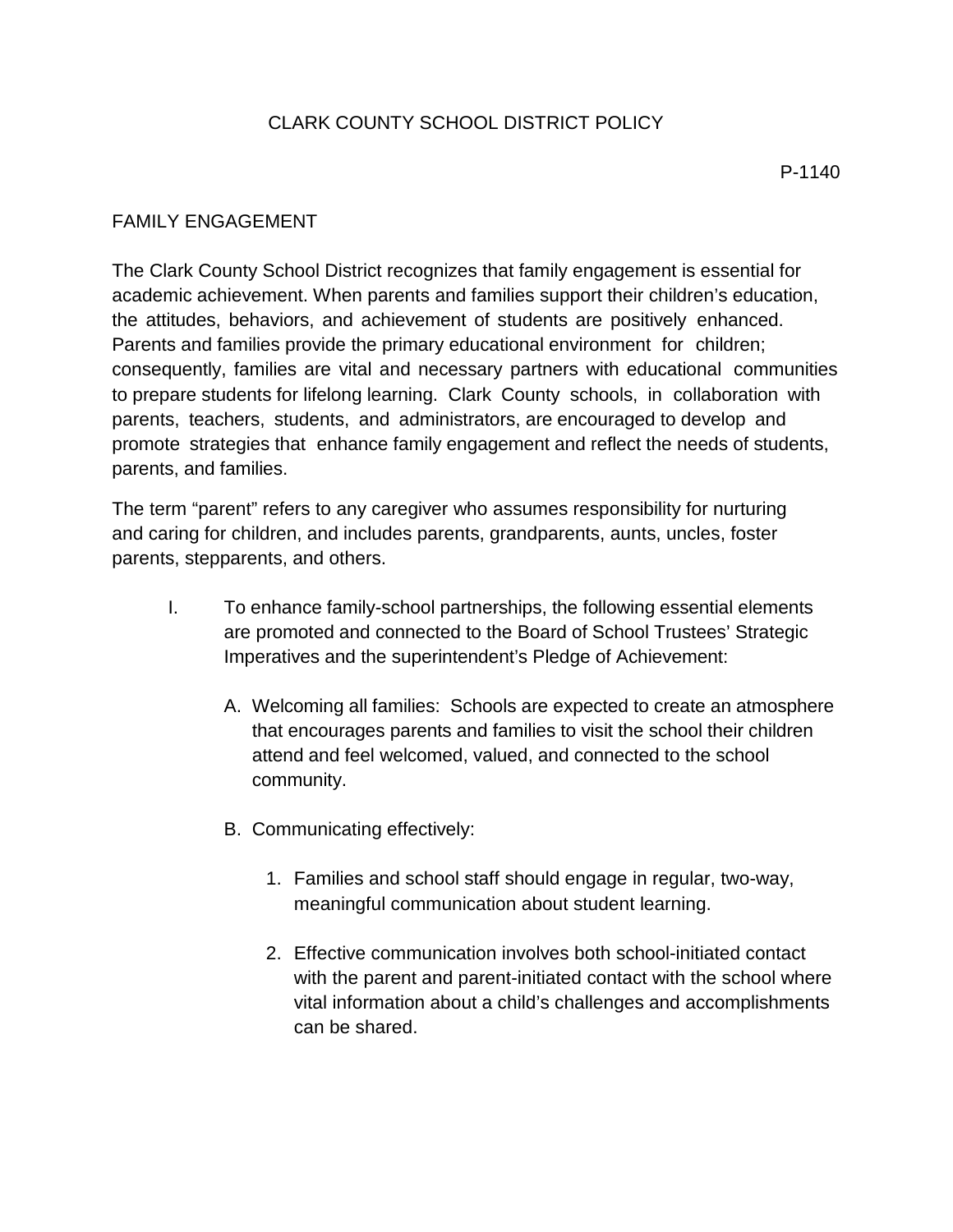- C. Supporting student success:
	- 1. Parents, families, and schools are encouraged to collaborate to support learning and the healthy development of students at home and school.
	- 2. Parents play an integral role in school and at home in their child's learning. Schools are encouraged to provide opportunities for parents to learn effective ways to support their child's educational needs including information about how to support learning at home, promoting effective study habits, and monitoring their child's progress through student achievement data.
- D. Speaking up for every child: Parents and families may advocate for children to ensure that all students are treated fairly and have access to learning opportunities that support student achievement.
- E. Sharing power:
	- 1. Partnerships between parents, families, and schools positively impact decisions when creating school policies, practices, and programs. Schools are encouraged to actively enlist parent participation in decision-making regarding their children.

Efforts shall be made to recruit and support participation by parents representing diverse student groups.

- 2. The role of parents in decision-making shall be continuously evaluated and refined at District and school levels.
- F. Collaborating with community: While respecting cultural practices and traditions, parents, families, and schools are encouraged to collaborate with the community to enhance opportunities for learning, community services, and civic participation.